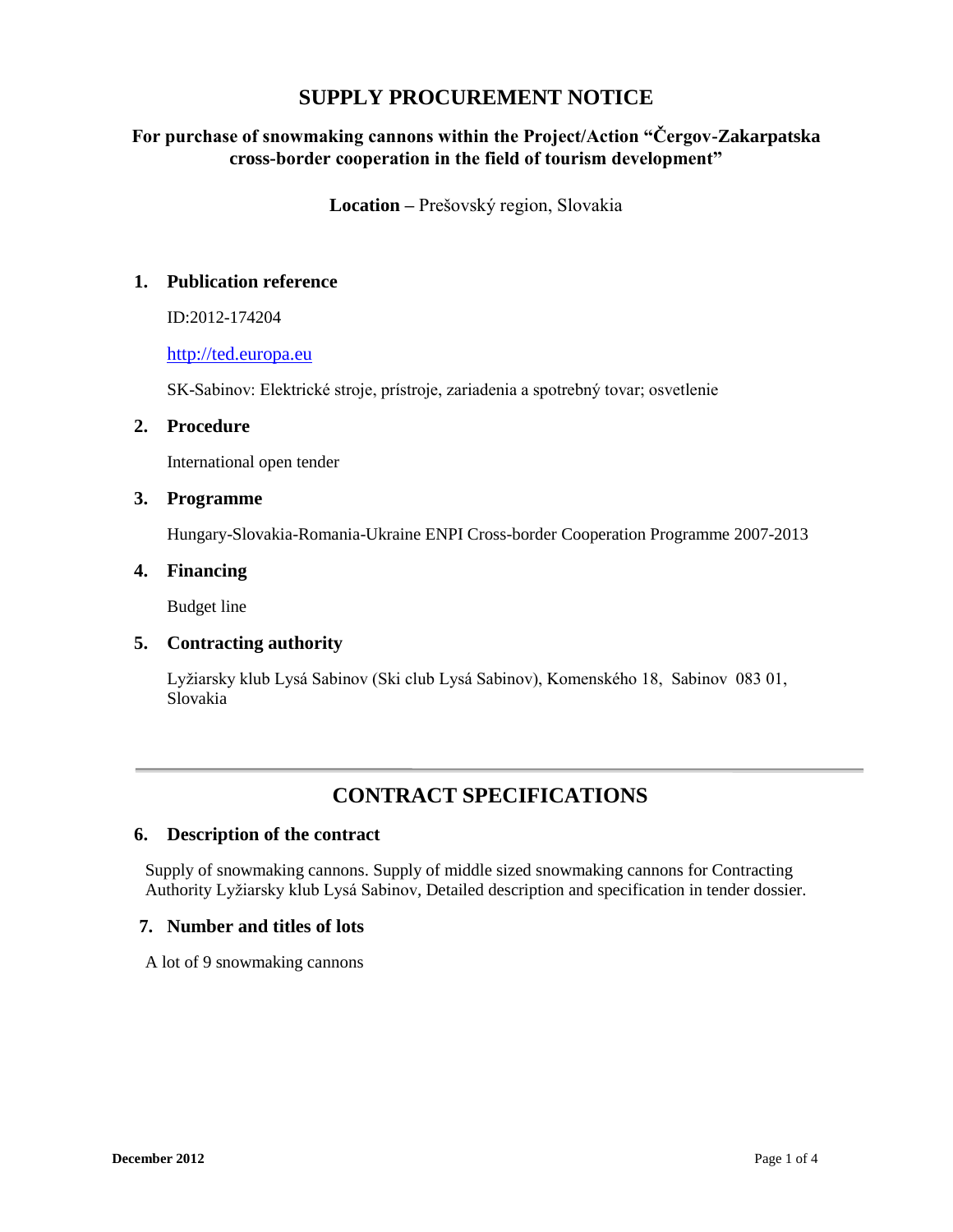## **TERMS OF PARTICIPATION**

#### **8. Eligibility and rules of origin**

Participation is open to all legal persons [participating either individually or in a grouping (consortium) of tenderers] which are established in a Member State of the European Union or in a country or territory of the regions covered and/or authorised by the specific instruments applicable to the programme under which the contract is financed (see item 22 below). All goods supplied under this contract must originate in one or more of these countries. Participation is also open to international organisations. Participation of natural persons is directly governed by the specific instruments applicable to the programme under which the contract is financed].

#### **9. Grounds for exclusion**

Tenderers must submit a signed declaration, included in the Tender Form for a Supply Contract, to the effect that they are not in any of the situations specified in Tender Dossier that are grounds for exclusion.

#### **10. Number of tenders**

Tenderers may submit only one tender per lot. Tenders for parts of a lot will not be considered. Tenderers may not submit a tender for a variant solution in addition to their tender for the supplies required in the tender dossier.

#### **11. Tender guarantee**

Not required.

#### **12. Performance guarantee**

Not required.

#### **13. Information meeting and/or site visit**

No information meeting is planned. Not needed.

#### **14. Tender validity**

Tenders must remain valid until 30 April 2013.

### **15. Period of implementation of tasks**

3 months

# **SELECTION AND AWARD CRITERIA**

#### **16. Selection criteria**

The following selection criteria will be applied to tenderers. In the case of tenders submitted by a consortium, these selection criteria will be applied to the consortium as a whole: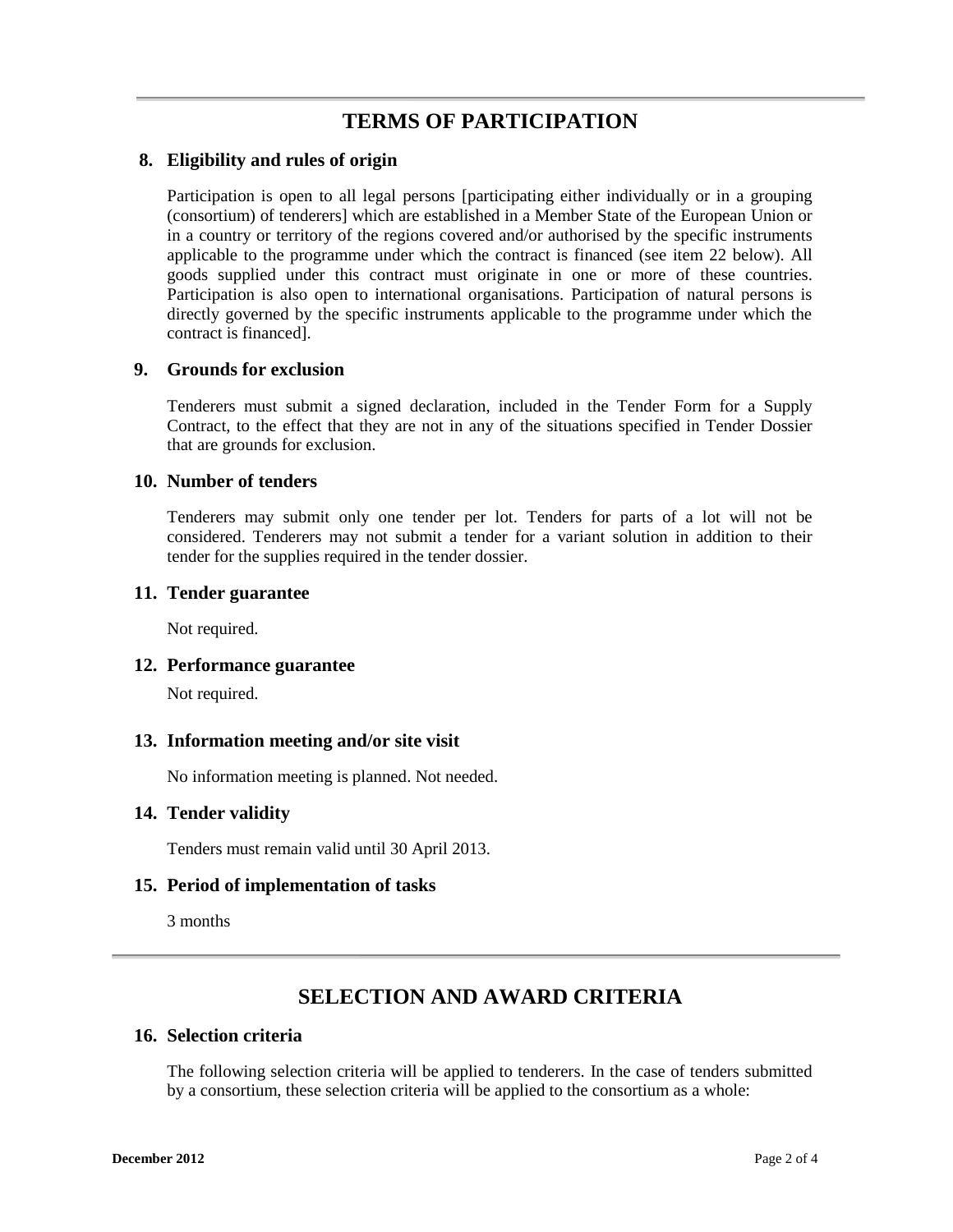1) Economic and financial capacity of tenderer *(*based on i.a. item 3 of the Tender Form for a Supply Contract). In case of tenderer being a public body, equivalent information should be provided.

Tenderer has to show its financial and economic capacity. Tenderer submits its financial statements of previous 3 years (2009, 2010, 2011).

The objective of this criterion is to examine whether or not the tenderer (ie, the consortium as a whole, in the case of a tender from a consortium):

- will not be economically dependent on the Contracting Authority in the event that the contract is awarded to it; and
- has sufficient financial stability to handle the proposed contract.
- 2) Technical capacity of tenderer *(*based on i.a. items 5 and 6 of the Tender Form for a Supply Contract)

The objective of this criterion is to examine whether or not the tenderer (ie, the consortium as a whole, in the case of a tender from a consortium) has sufficient expertise and experience to be able to handle the proposed contract

Tenderer submits reference letters of sold supplies similar to tendered (years 2009, 2010, 2011). At least one supply of 260 000,- EUR or more and two other supplies of less than 260 000,- EUR excl. VAT.

#### **17. Award criteria**

Best price.

E-auction will be used.

## **TENDERING**

#### **18. How to obtain the tender dossier**

The tender dossier is available from contact person Mgr. Miroslav Kovalík, address: 17. novembra 73, 083 01 Sabinov, Slovakia, e-mail: [orimtender@gmail.com,](mailto:orimtender@gmail.com) tel: +421 907290909.

Tenderers with questions regarding this tender should send them in writing to contact person Mgr. Miroslav Kovalík, address: 17. novembra 73, 083 01 Sabinov, Slovakia, e-mail: [orimtender@gmail.com,](mailto:orimtender@gmail.com) tel: +421 907290909, (mentioning the publication reference shown in item 1) until 18 January 2013. The Contracting Authority must reply to all tenderers' questions. Procedure of sending questions and replies are specified in tender dossier.

#### **19. Deadline for submission of tenders**

04 February 2013 11:30

Any tender received after this deadline will not be considered.

#### **20. Tender opening session**